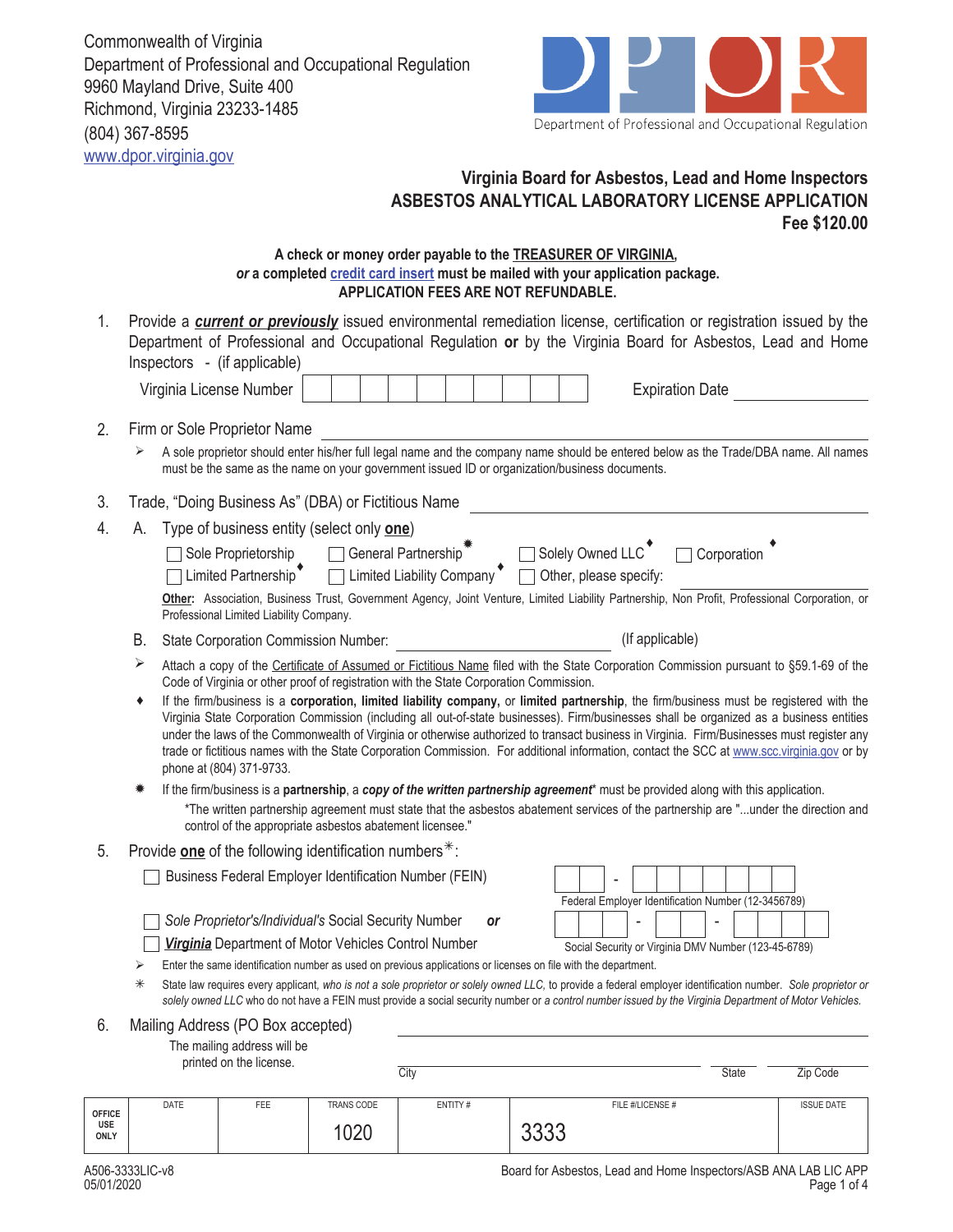|  | Check here if Street Address is the same as the Mailing Address listed above. |
|--|-------------------------------------------------------------------------------|
|--|-------------------------------------------------------------------------------|

|    | PHYSICAL ADDRESS REQUIRED |                   |                     |              |          |
|----|---------------------------|-------------------|---------------------|--------------|----------|
|    |                           |                   |                     |              |          |
|    |                           | City              |                     | <b>State</b> | Zip Code |
| 8. | <b>Contact Numbers</b>    |                   |                     |              |          |
|    |                           | Primary Telephone | Alternate Telephone |              | Fax      |
|    |                           |                   |                     |              |          |

Email Address 9.

7. Street Address (PO Box not accepted)

Email address is considered a public record and will be disclosed upon request from a third party.

- 10. All asbestos analytical laboratories are required to designate a **Responsible Individual,** who shall be responsible for ensuring the firm's compliance with the statutes and regulations of the Board, and receiving communications and notices from the board.
	- $\triangleright$  The responsible individual may be an employee, officer, manager, owner, or principal of the firm. If the laboratory/firm is a sole proprietorship, the sole proprietor must be the responsible individual.

| Individual's Full Legal Name | <b>Mailing Address</b> | Title | Telephone<br>Number | Social Security No. or I<br>VA DMV Control No.* | Date of<br>Birth |
|------------------------------|------------------------|-------|---------------------|-------------------------------------------------|------------------|
|                              |                        |       |                     |                                                 |                  |

State law requires every applicant for a license, certificate, registration or other authorization to engage in a business, trade, profession or occupation issued by the Commonwealth to provide a social security number or a control number issued by the Virginia Department of Motor Vehicles.

- 11. Select the type of analysis to be performed by the laboratory : (Check **all** that apply)
	- Polarized Light Microscopy (PLM)
		- Provide documentation of one of the following:
			- A. Current Asbestos Fiber Analysis Program of the National Institute of Standards and Technology National Voluntary Lab Accreditation Program (NVLAP) accreditation demonstrated by submittal of a copy of the Certificate of Accreditation, Scope of Accreditation, and documentation of proficiency with the application; or
			- B. The asbestos analytical laboratory is rated "proficient" in the Bulk Asbestos Proficiency Analytical Testing Program of the AIHA Proficiency Analytical Testing Programs (BAPAT) and maintains the training and quality control document such as is necessary to demonstrate competency in performing analysis; or
			- C. The laboratory is accredited under the Industrial Hygiene Laboratory Accreditation Program of the AIHA Laboratory Accreditation programs (IHLAP) and maintains the training and quality control documentation such as is necessary to demonstrate competency.

**Phase Contrast Microscopy performed at a fixed laboratory site (PCM - Fixed Site)** 

- Provide documentation that each analyst has completed NIOSH 582 or NIOSH 582 Equivalency course, plus one of the following:
	- A. The asbestos analytical laboratory is accredited under the IHLAP and maintains the training and quality control documentation such as is necessary to demonstrate competency; or
	- B. That the laboratory is rated "proficient" in the Industrial Hygiene Proficiency Analytical Testing Program of the AIHA Proficiency Analytical Testing Programs, LLC (IHPAT) and maintains the training and quality control documentation needed to demonstrate competency in performing analysis; or
	- C. Each analyst is listed in the Asbestos Analyst Registry Program (AAR) and has a performance rating of "acceptable" for the most recent Asbestos Analyst Testing (AAT) round.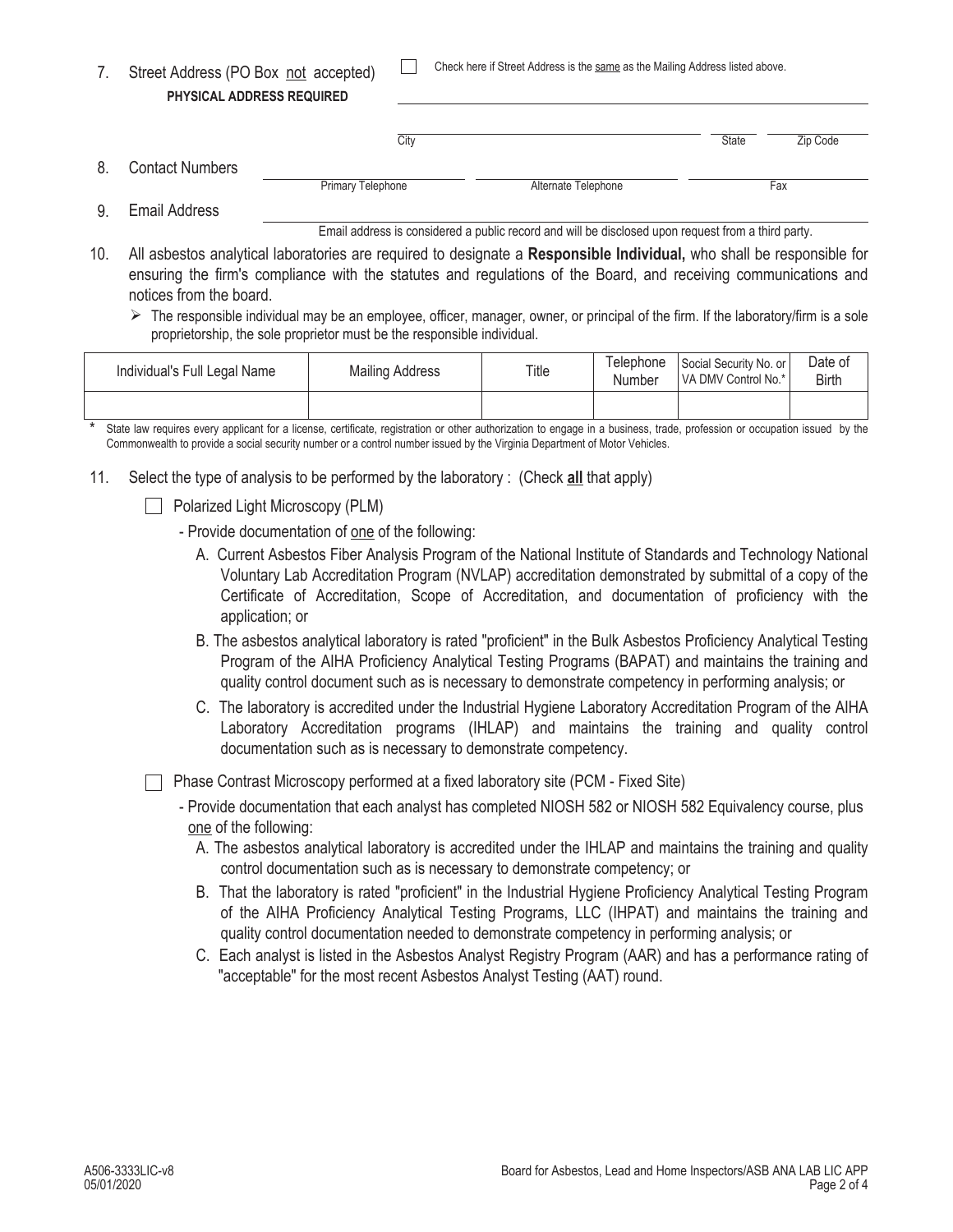- □ Phase Contrast Microscopy performed through onsite analysis (PCM Onsite)
	- Provide documentation that each analyst has completed NIOSH 582 or NIOSH 582 Equivalency course, plus one of the following:
		- A. The laboratory is rated "proficient" in the IHPAT Program and maintains the training and quality control document needed to demonstrate competency in performing onsite analysis for each onsite analyst; or
		- B. The laboratory is accredited under the IHLAP and maintains compliance with the requirements of its accreditation, as well as the training and quality control document needed to demonstrate competency in performing onsite analysis for each onsite analyst; or
		- C. Each analyst is listed in the AAR and has a performance rating of "acceptable" for the most recent AAT round.
- $\Box$  Transmission Electron Microscopy (TEM)
	- Provide documentation of a current accreditation by NVLAP to analyze asbestos airborne fibers using TEM to include a copy of the NVLAP Certificate of Accreditation, Scope of Accreditation, and other documentation of NVLAP proficiency.
- 12. List **all** of the firm's **owners, officers, managers, members or directors** (sole proprietor, partners of a general partnership, managing partner of a limited partnership, officers/directors of an association, managers/members of a limited liability company, or officers of a corporation):

| Individual's First Name | MI | Last Name | Title | Telephone No. Social Security No. or  <br>VA DMV Control No.* | Date of Birth |
|-------------------------|----|-----------|-------|---------------------------------------------------------------|---------------|
|                         |    |           |       |                                                               |               |
|                         |    |           |       |                                                               |               |
|                         |    |           |       |                                                               |               |
|                         |    |           |       |                                                               |               |

State law requires every applicant for a license, certificate, registration or other authorization to engage in a business, trade, profession or occupation issued by the Commonwealth to provide a social security number or a control number issued by the Virginia Department of Motor Vehicles. \*

- 13. Has the firm, or any of the firm's **owners, officers, managers, members or directors** ever been subject to a **disciplinary action** taken by any (including Virginia) local, state or national regulatory body?
	- $No$   $\Box$

 $Yes \fbox{if yes, complete the *Disciplinary Action* Reporting Form.}$ 

A. 14. Has the firm, or any of the firm's **owners, officers, managers, members or directors** ever been convicted or found guilty, regardless of the manner of adjudication, in any jurisdiction of the United States of any **felony**? *Any plea of nolo contendere shall be considered a conviction.*

| ۰.<br>× |  |
|---------|--|
|         |  |

Yes  $\Box$ If yes, complete the Criminal Conviction Reporting Form.

B. Has the firm, or any of the firm's **owners, officers, managers, members or directors** ever been convicted or found guilty, regardless of the manner of adjudication, in any jurisdiction of the United States of any **misdemeanor**? *Any plea of nolo contendere shall be considered a conviction.*

Yes **If yes, complete the Criminal Conviction Reporting Form.** 

- 15. By signing this application, I certify the following statements:
	- I am aware that submitting false information or omitting pertinent or material information in connection with this application will delay processing and may lead to license revocation or denial of license.

No